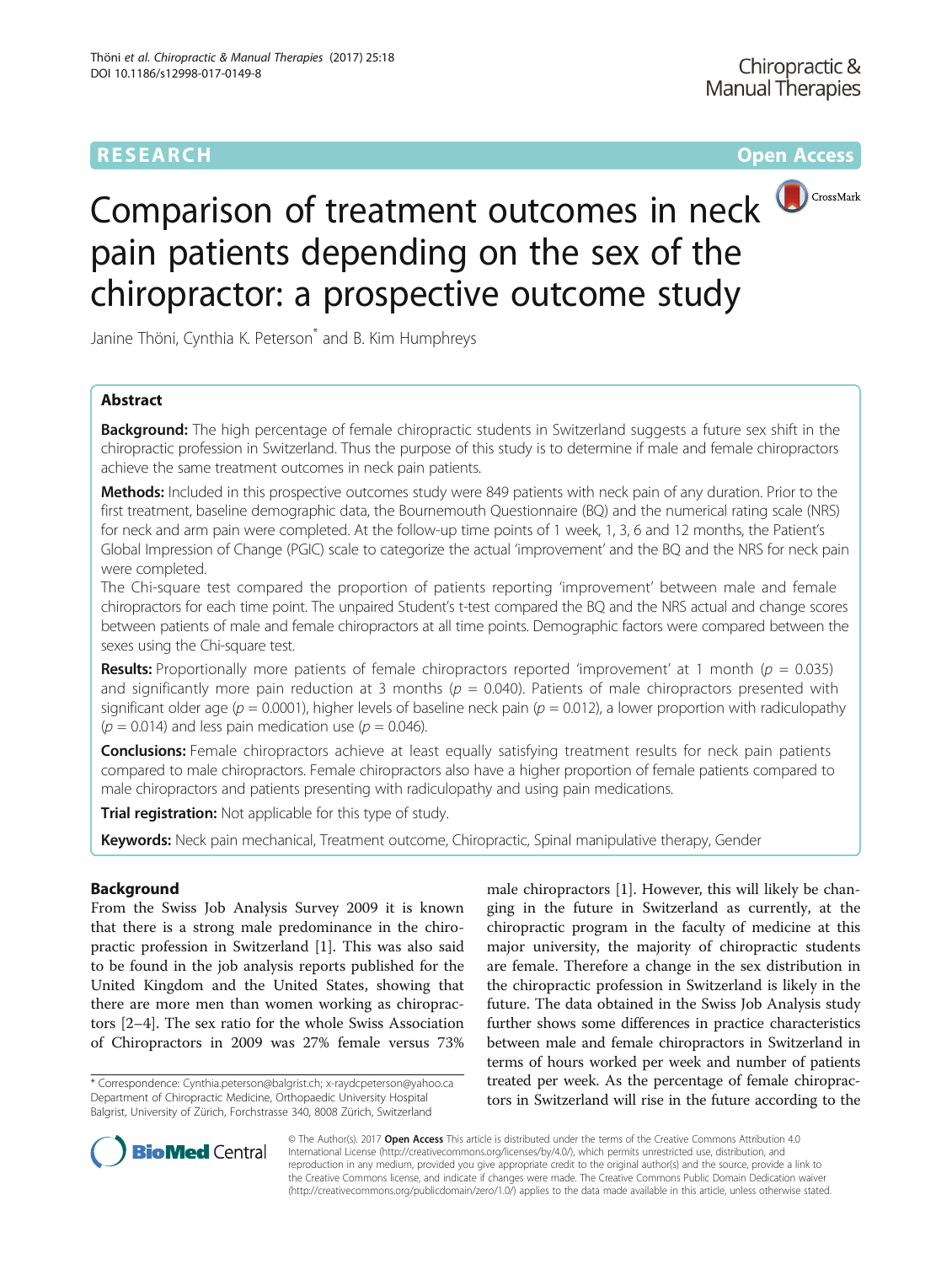sex ratio in the chiropractic education program, this could lead to a shortage of Swiss chiropractors in the future as women are more likely to work part time [\[1, 5](#page-8-0)–[8\]](#page-8-0). In the general population, neck pain caused by musculoskeletal problems is extremely common [[9, 10](#page-8-0)]. After low back pain, neck pain and its associated disability is the second most common chief complaint that leads to patients seeking chiropractic care [[1, 11](#page-8-0)–[13](#page-8-0)]. Previous research has already revealed predictors of positive outcome in neck pain patients, such as a short duration of neck pain as well as neck stiffness [\[14](#page-8-0)–[16](#page-8-0)]. Reported prior improvement for both acute and chronic patients is also discovered to be a predictor of improvement in neck pain patients [[16](#page-8-0)]. However, to date there has been no research on chiropractic treatment in neck pain patients investigating if the sex of the chiropractor is related to outcomes., This is relevant as at times there has been the misconception that at least some of the chiropractic treatments require a certain degree of strength to perform properly and that female chiropractors may find this more challenging compared to their male colleagues. Conversely, some patients comment that they prefer a female chiropractor as they assume her treatment may be gentler.

As the complaint of neck pain is common in the general population and as the percentage of female chiropractors is increasing in Switzerland, the hypothesis is that there is no difference in treatment outcomes in neck pain patients based on the sex of the chiropractor. Therefore, purpose of this study was to evaluate if the outcomes of neck pain patients treated by female chiropractors are the same as the outcomes of neck pain patients treated by male chiropractors.

# **Methods**

## Study design

This is a secondary analysis of data from a prospective cohort outcomes study [[16](#page-8-0)] with follow-up time points of 1 week, 1 month, 3 months, 6 months and 1 year. Ethics approval for this study was obtained from the Canton of Zürich Switzerland ethics committee (EK-19/2009) and written informed consent was obtained from all patients.

## **Patients**

For this study, successive new patients were recruited from numerous chiropractic practices in Switzerland. The patients were over the age of 18, suffered from neck pain of any duration and had not received any chiropractic or manual therapy in the previous 3 months. Excluded were patients with specific pathologies of the cervical spine which are contraindications to chiropractic manipulative therapy. These included acute fractures, infections, tumours, inflammatory arthropathies, Paget's disease, anti-coagulation therapy, cervical spondylotic

myelopathy, known unstable congenital anomalies and severe osteoporosis [[13\]](#page-8-0).

All 260 members of the Association of Swiss Chiropractors were asked to recruit patients for this study and all examinations and treatments occurred in the participating chiropractic practices. All chiropractors received notification and instructions about this study plus the study protocol by email. Shortly before starting the data collection, details about the study were also discussed verbally at the annual mandatory post-graduate continuing education convention and any questions from the chiropractors were answered. At this information meeting as well as via email it was additionally emphasized that the participating chiropractors should not change their treatment methods, due to the fact that the purpose of this study was to evaluate outcomes as they were normally found in chiropractic practices. Therefore it was not desired to standardize neither the treatment method nor the treatment number. Nevertheless, it is known that most of the chiropractic patients in Switzerland (76–100%) are at least treated with the diversified technique [[1\]](#page-8-0).

## Baseline pain and disability data

Immediately before starting the treatment, every patient had to rate the severity of their current neck pain using the numerical pain rating scale (NRS) and a separate NRS for arm pain. The NRS is a scale evaluating the intensity of pain over the past 24 h, ranging from 0 (no pain) to 10 (worst pain imaginable).

Additionally, the Bournemouth Questionnaire for neck (BQN) disability, which has been validated and translated into German [[17\]](#page-8-0), was used for the baseline information. In each practice the questionnaires were distributed by the office staff. The BQN is a short-form multidimensional instrument and includes questions on pain, disability and also psychosocial topics. Altogether the BQN covers 7 domains by using an 11-point numerical rating scale (from 0 to 10) to evaluate each domain separately. These 7 domains include: (I) pain; (II) physical function (disability in activities of daily living (ADL)); (III) disability in social activities; (IV) anxiety; (V) depression; (VI) work-related fear avoidance (at home and at the workplace); and (VII) pain locus of control. In addition to the score obtained for each domain (with a maximum of 10 points each), the total score of all domains together (maximal 70 points) was also calculated. It has been shown, that the German version of the BQN is more responsive to change than the German versions of the Neck Pain and Disability (NPAD) questionnaire and the Neck Disability Index (NDI) for all scales [\[17\]](#page-8-0). Each of the 7 items of the BQN was designed to be used individually as well as the total score [\[18](#page-8-0), [19\]](#page-8-0).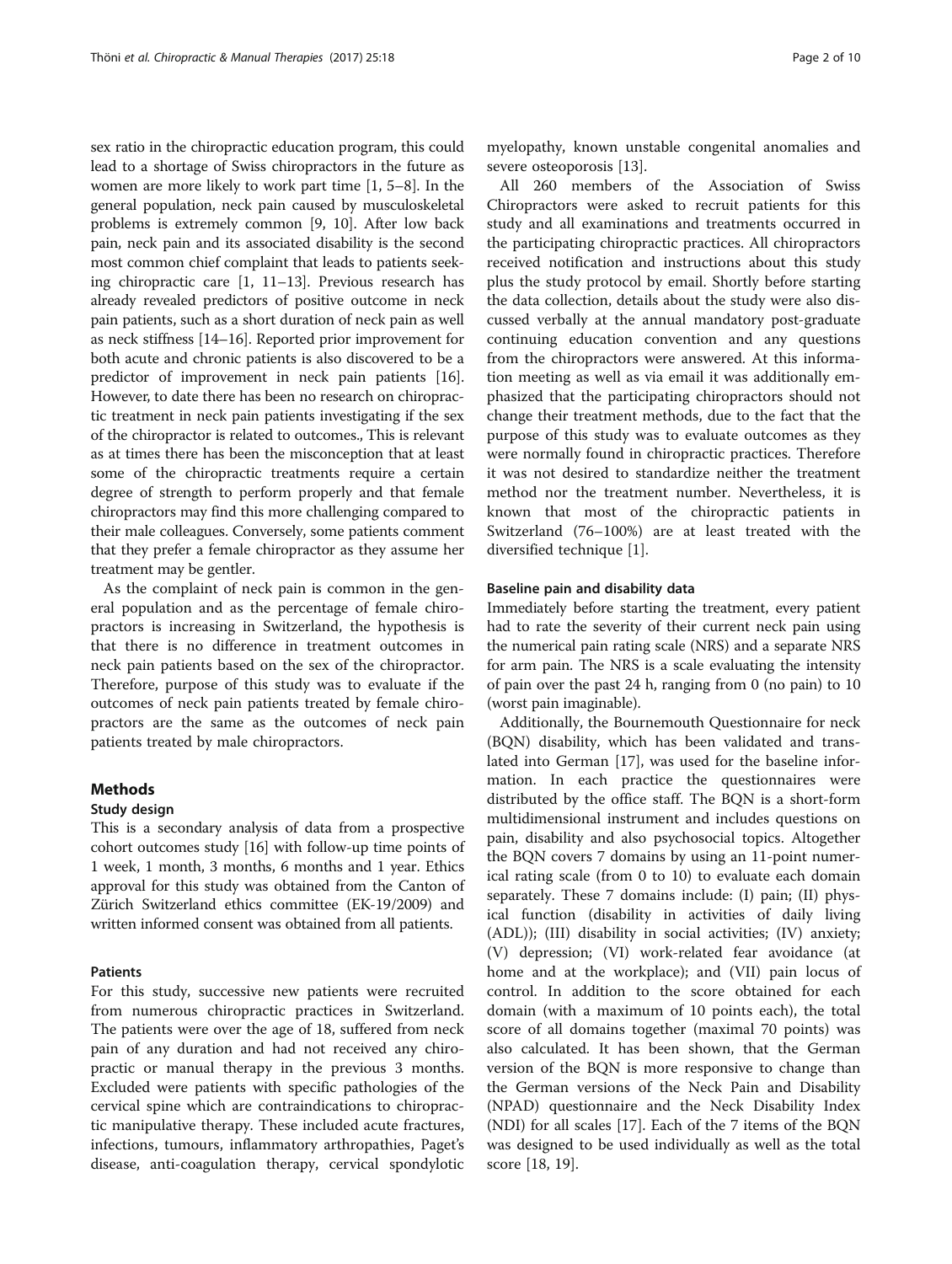## Clinical and demographic baseline data

At the first consultation, additional information was collected by the treating chiropractor and sent via fax to the university chiropractic research assistant. This supplementary data was completed in a baseline information form and included: patient age, sex, marital status, paid employment, whether or not the onset of pain was due to trauma, whether or not the patient smokes, whether or not the patient was currently taking pain medication, number of previous episodes, duration of current complaint, whether or not the patient had signs and symptoms of cervical radiculopathy, whether or not the patient complained of additional dizziness and the patient's general state of health. This data was used in the original predictors of outcome paper [\[16\]](#page-8-0). Only patient age, sex, duration of complaint, medication use and the presence of radiculopathy were included in this secondary analysis of outcomes based on the sex of the treating chiropractor.

#### Outcome measures

To evaluate how much the patients 'improved' overall compared to their condition prior to treatment at the various outcome time points, the Patient's Global Impression of Change (PGIC)-scale was used [\[20, 21](#page-8-0)]. The PGIC-scale is a 7-point rating scale to report the patient's improvement from just prior to the start of treatment to the current time point ranging from 1 (much better) to 7 (much worse). Scores of 1 (much better) or 2 (better) on the PGIC-scale were categorized as 'improved' (primary outcome), whereas scores of 3 (slightly better), 4 (no change), 5 (slightly worse), 6 (worse) and 7 (much worse) were defined as 'not improved' [[17](#page-8-0)]. A score of 5, 6 or 7 was additionally categorized as worsening (secondary outcome). This scoring system has been used in other studies [\[16, 22\]](#page-8-0).

Additional outcomes were assessed using the NRS (neck) and the BQN scores at the follow up time points and their subscale change (baseline minus 1 week, 1 month, 3 months, 6 months or 1 year) scores (secondary outcomes).

The outcome data collection (1 week, 1 month, 3 months, 6 months and 1 year) after the start of the treatment was done by research assistants at the university hospital who were unknown to the patients. Via telephone interviews to the patients, they collected the data of the NRS neck pain, NRS arm pain, Patient Global Impression of Change (PGIC) scale and the BQN. The patients knew that they were enrolled in the outcomes study, having signed informed consents. This occurred at the point of data collection for the original outcomes study, and therefore patients were not nformed that subsequent analysis would include comparing treatment outcomes between male and female chiropractors.

#### Statistical analysis

Baseline factors with categorical variables were compared between patients of male and female chiropractors using the Chi-square test. For continuous variables (i.e. change scores/normally distributed data) the unpaired Student's ttest was used. To analyze differences within patient groups for continuous variables, the paired t-test was performed. The proportion of patients reporting 'improvement' or 'worsening' was compared between the sexes of the chiropractors for each data collection time point using the Chi-square test. The NRS and BQ actual and change scores were compared between the patients of male and female chiropractors at each time point using the unpaired Student's t-test. SPSS version 21.0 (IBM, Armonk, New York) was used for the statistical analysis.

# Results

# Baseline characteristics

Of the 260 active members of the Association of Swiss Chiropractors, 78 contributed patients to this study (30% response rate), with 46 chiropractors being male and 32 being female. As a total of 70 of the 260 Swiss chiropractors were female and 190 were male, this corresponds to a 45.7% response rate for the female chiropractors and a 24.2% response rate for the male chiropractors. Baseline data was provided for 849 neck pain patients with 450 being treated by male and 399 being treated by female chiropractors.

Overall there were more women (65%,  $N = 551$ ) than men (35%) suffering from neck pain in this study. Additionally, there was a statistically significant difference in the proportion of male versus female patients treated when comparing the sexes of the chiropractors. Female chiropractors treated significantly more female (71.2%) than male (28.8%) neck pain patients compared to male chiropractors (59.3% female and 40.7% male patients) ( $p = 0.0001$ ). At baseline, neck pain patients of male chiropractors were significantly older than patients treated by female chiropractors  $(p = 0.0001)$  (Table [1\)](#page-3-0) and they reported statistically significantly higher levels of neck pain compared to the patients of their female co-workers ( $p = 0.012$ ) (Table [1](#page-3-0)). All scores on the Bournemouth Questionnaire at baseline were compared between the two groups, but there were no significant differences.

There was also an association between patients diagnosed with radiculopathy and consulting a female chiropractor. A higher proportion of patients seeing female chiropractors presented with the clinical signs and symptoms of radiculopathy (17.3%) compared to the patients of male chiropractors  $(11.2%) (p = 0.014)$  (Table [1](#page-3-0)).

Comparing the duration of symptoms of the two groups showed that the percentage of acute and chronic patients was distributed fairly equally between male and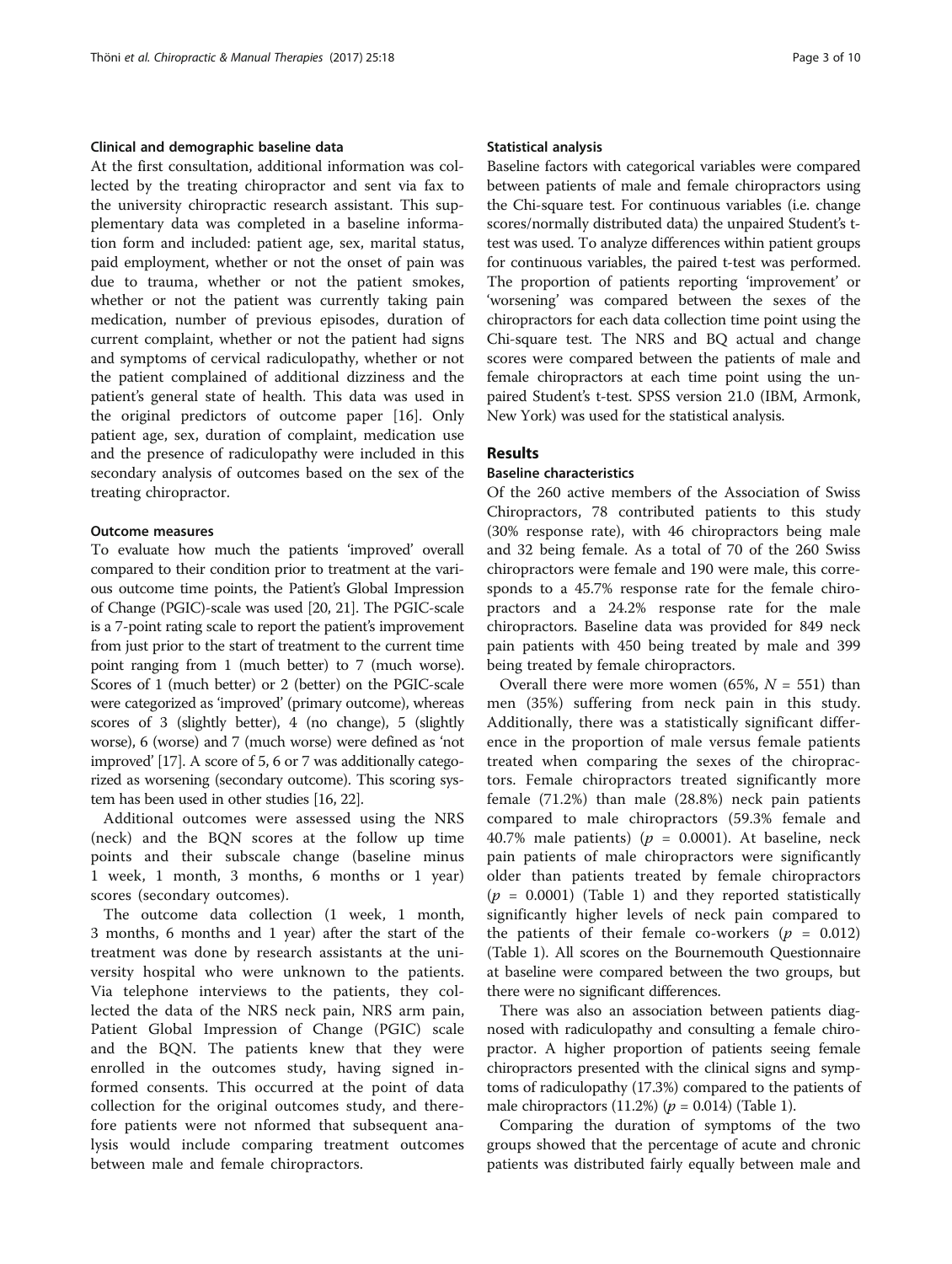#### <span id="page-3-0"></span>Table 1 Baseline Characteristics

|                                       | Male DCs                   | Female DCs                 | $p$ -value            |
|---------------------------------------|----------------------------|----------------------------|-----------------------|
| Patient sex                           | 40.7% male ( $n = 183$ )   | 28.8% male ( $n = 115$ )   | $0.0001$ <sup>*</sup> |
|                                       | 59.3% female ( $n = 267$ ) | 71.2% female ( $n = 284$ ) |                       |
| Patient age (y), (SD)                 | 43.15 (SD 13.659)          | 39.71 (SD 13.637)          | $0.0001$ <sup>*</sup> |
| Radiculopathy present                 | $11.2\% (n = 49)$          | $17.3\% (n = 69)$          | $0.014*$              |
| Pain medication use                   | $27\% (n = 121)$           | $35\% (n = 140)$           | $0.046*$              |
| Chronicity <4 weeks (acute)           | 44.9% ( $n = 197$ )        | 44.1% $(n = 174)$          | $0.02^*$              |
| Chronicity 4-8 weeks (subacute)       | $8.9\% (n = 39)$           | $12.9\% (n = 51)$          |                       |
| Chronicity 8-12 weeks (subacute)      | $11.4\% (n = 50)$          | $6.1\% (n = 24)$           |                       |
| Chronicity >12 weeks (chronic)        | $34.9\% (n = 153)$         | $37.0\% (n = 146)$         |                       |
| Baseline NRS (SD)                     | 5.951 (SD 2.211)           | 5.561 (SD 2.256)           | $0.012*$              |
| BQ1 (pain)                            | 5.680 (SD 2.262)           | 5.651 (SD 2.306)           | 0.853                 |
| BQ2 (disability in ADL)               | 4.185 (SD 2.823)           | 3.999 (SD 2.764)           | 0.337                 |
| BQ3 (disability in social activities) | 3.614 (SD 3.120)           | 3.433 (SD 3.079)           | 0.400                 |
| BQ4 (anxiety)                         | 5.382 (SD 2.883)           | 5.344 (SD 2.827)           | 0.851                 |
| BQ5 (depression)                      | 3.441 (SD 3.099)           | 3.376 (SD 3.066)           | 0.762                 |
| BQ6 (work realted fear avoidance)     | 4.442 (SD 2.936)           | 4.577 (SD 3.064)           | 0.515                 |
| BQ7 (pain locus of control})          | 5.035 (SD 2.864)           | 4.916 (SD 2.846)           | 0.548                 |
| Baseline BQ total (SD)                | 31.761 (SD 15.124)         | 31.319 (SD 15.396)         | 0.676                 |
|                                       |                            |                            |                       |

\*p ≤ 0.05, n = number of patients, SD standard deviation, y year, NRS numerical rating scale, BQ Bournemouth Question, DC Doctor of Chiropractic. Italic and bold  $= p < 0.05$ 

female chiropractors. A significant difference in chronicity was only found in the two subgroups of the subacute category, with male chiropractors having more patients suffering from neck pain at 8–12 weeks, but having less patients complaining of neck pain at 4–8 weeks ( $p = 0.02$ ) (Table 1).

# Differences in patients reporting 'improvement' or 'worsening' treated by male or female chiropractors

A significant difference in the percentage of patients reporting clinically relevant 'improvement' was discovered at 1 month, where the patients of the female chiropractors did significantly better ( $p = 0.035$ ) (Table 2). At 1 week, 3 months, 6 months and 1 year, there were no significant differences in the outcomes between the two groups (Table 2).

Comparing reported 'worsening' between the two groups revealed a significant difference in worsening at 3 months. A higher proportion of patients treated by male chiropractors (4.8%) reported worsening compared to patients treated by female chiropractors (1.2%). At all the other time points, no significant difference in worsening between the two groups could be detected (Table 2).

## Secondary outcome differences

One month after the start of treatment, patients treated by male chiropractors reported significantly higher scores on the BQN for pain, disability in activities of daily living, social disability, pain locus of control, BQN

total score as well as in the NRS for neck pain compared to the patients of female chiropractors (Table [3](#page-4-0)). The same results were found at the follow-up time point of 3 months (Table [3\)](#page-4-0). At 6 months, the BQN total score was almost significant ( $p = 0.051$ ) (Table [3\)](#page-4-0).

Table 2 Comparison of proportion of patients 'improved', 'not improved' and 'worse' based on PGIC responses

|             | PGIC         | Male DC's | Female DC's | p-value  |
|-------------|--------------|-----------|-------------|----------|
| At 1 week   | improved     | 56.5%     | 54.6%       | 0.863    |
|             | not improved | 43.5%     | 45.4%       |          |
|             | worse        | 4.3%      | 4.2%        | 1.000    |
| At 1 month  | improved     | 69.2%     | 76.7%       | $0.035*$ |
|             | not improved | 30.8%     | 23.3%       |          |
|             | worse        | 3.8%      | 1.8%        | 0.161    |
| At 3 months | improved     | 74.9%     | 81.4%       | 0.053    |
|             | not improved | 25.1%     | 18.6%       |          |
|             | worse        | 4.8%      | 1.2%        | $0.012*$ |
| At 6 months | improved     | 78.0%     | 78.6%       | 0.840    |
|             | not improved | 22.0%     | 21.4%       |          |
|             | worse        | 2.9%      | 2.2%        | 0.710    |
| At 1 year   | improved     | 81.3%     | 80.6%       | 0.957    |
|             | Not improved | 18.7%     | 19.4%       |          |
|             | worse        | 3.3%      | 2.7%        | 1.000    |

 $\frac{1}{2}$   $\frac{1}{2}$   $\leq$  0.05, PGIC Patient's Global Impression of Change, DC Doctor of Chiropractic. Italic and bold =  $p < 0.05$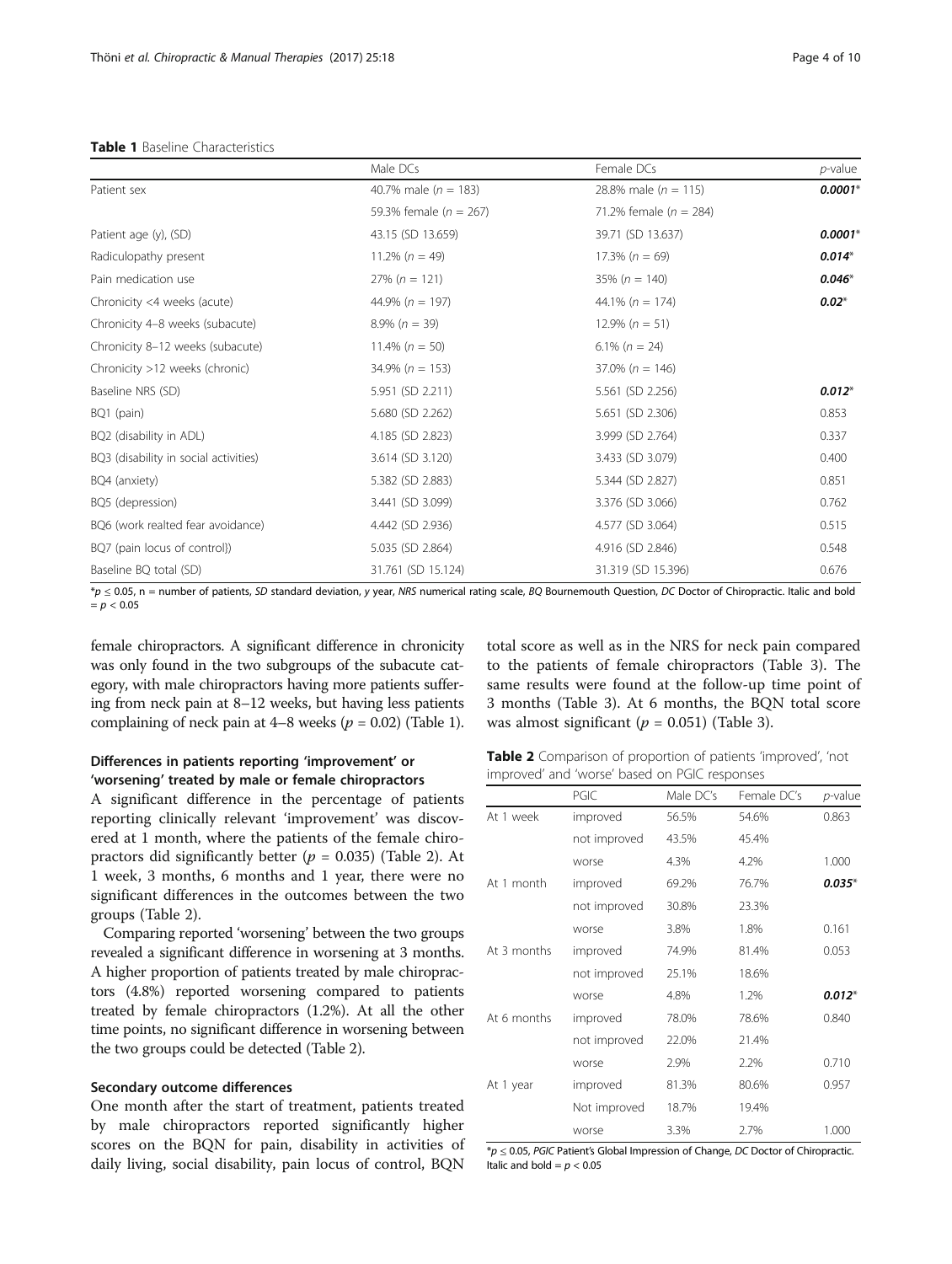# <span id="page-4-0"></span>Table 3 Comparing NRS- and BQN-Scores at 1 week, 1 month, 3 months, 6 months and 1 year between male and female Chiropractors

|                                                   | Patients of Male<br>DCs mean (SD) | Patients of Female<br>DCs mean (SD) | p-value  |
|---------------------------------------------------|-----------------------------------|-------------------------------------|----------|
| At 1 week NRS neck score                          | 3.628 (SD 2.265)                  | 3.407 (SD 2.335)                    | 0.222    |
| At 1 week BQ1 (pain)                              | 4.529 (SD 2.160)                  | 4.517 (SD 2.252)                    | 0.943    |
| At 1 week BQ2 (disability in ADL)                 | 2.983 (SD 2.629)                  | 2.978 (SD 2.740)                    | 0.984    |
| At 1 week BQ3 (disability in social activities)   | 2.298 (SD 2.857)                  | 2.472 (SD 3.047)                    | 0.455    |
| At 1 week BQ4 (anxiety)                           | 4.052 (SD 2.701)                  | 3.924 (SD 2.799)                    | 0.554    |
| At 1 week BQ5 (depression)                        | 2.081 (SD 2.638)                  | 2.175 (SD 2.796)                    | 0.657    |
| At 1 week BQ6 (work-related fear avoidance)       | 3.529 (SD 2.874)                  | 3.709 (SD 3.035)                    | 0.446    |
| At 1 week BQ7 (pain locus of control)             | 4.571 (SD 3.023)                  | 4.518 (SD 3.081)                    | 0.828    |
| At 1 week BQ total score                          | 24.060 (SD 13.172)                | 24.357 (SD 14.309)                  | 0.783    |
| At 1 month NRS neck score                         | 2.879 (SD 2.249)                  | 2.442 (SD 2.146)                    | $0.008*$ |
| At 1 month BQ1 (pain)                             | 3.043 (SD 2.175)                  | 2.720 (SD 2.135)                    | $0.046*$ |
| At 1 month BQ2 (disability in ADL)                | 1.787 (SD 2.375)                  | 1.330 (SD 2.135)                    | $0.007*$ |
| At 1 month BQ3 (disability in social activities)  | 1.348 (SD 2.384)                  | $1.003$ (SD 2.131)                  | $0.044*$ |
| At 1 month BQ4 (anxiety)                          | 2.572 (SD 2.736)                  | 2.240 (SD 2.579)                    | 0.099    |
| At 1 month BQ5 (depression)                       | 1.401 (SD 2.352)                  | 1.156 (SD 2.206)                    | 0.156    |
| At 1 month BQ6 (work-related fear avoidance)      | 2.630 (SD 2.741)                  | 2.301 (SD 2.745)                    | 0.115    |
| At 1 month BQ7 (pain locus of control)            | 3.516 (SD 3.197)                  | 3.033 (SD 3.263)                    | $0.048*$ |
| At 1 month BQ total score                         | 16.324 (SD 13.742)                | 13.765 (SD 13.148)                  | $0.012*$ |
| At 3 months NRS neck score                        | 2.402 (SD 2.308)                  | 1.866 (SD 2.084)                    | $0.002*$ |
| At 3 months BQ1 (pain)                            | 2.562 (SD 2.403)                  | 2.016 (SD 2.105)                    | $0.002*$ |
| At 3 months BQ2 (disability in ADL)               | 1.225 (SD 2.024)                  | $0.891$ (SD 1.771)                  | $0.022*$ |
| At 3 months BQ3 (disability in social activities) | 0.762 (SD 1.781)                  | 0.483 (SD 1.486)                    | $0.027*$ |
| At 3 months BQ4 (anxiety)                         | 2.005 (SD 2.515)                  | 1.660 (SD 2.370)                    | 0.066    |
| At 3 months BQ5 (depression)                      | 1.066 (SD 2.092)                  | $0.869$ (SD 1.886)                  | 0.199    |
| At 3 months BQ6 (work-related fear avoidance)     | 1.858 (SD 2.535)                  | 1.964 (SD 2.694)                    | 0.601    |
| At 3 months BQ7 (pain locus of control)           | 2.787 (SD 3.043)                  | 2.266 (SD 2.789)                    | $0.021*$ |
| At 3 months BQ total score                        | 12.274 (SD 12.527)                | 10.119 (SD 11.531)                  | $0.020*$ |
| At 6 months NRS neck score                        | 2.191 (SD 2.235)                  | 1.949 (SD 2.155)                    | 0.151    |
| At 6 months BQ1 (pain)                            | 2.292 (SD 2.307)                  | 2.067 (SD 2.271)                    | 0.199    |
| At 6 months BQ2 (disability in ADL)               | 1.081 (SD 1.965)                  | 0.857 (SD 1.713)                    | 0.115    |
| At 6 months BQ3 (disability in social activities) | 0.700 (SD 1.742)                  | 0.478 (SD 1.542)                    | 0.080    |
| At 6 months BQ4 (anxiety)                         | 1.949 (SD 2.491)                  | 1.639 (SD 2.352)                    | 0.097    |
| At 6 months BQ5 (depression)                      | 1.119 (SD 2.183)                  | 0.860 (SD 1.913)                    | 0.103    |
| At 6 months BQ6 (work-related fear avoidance)     | 2.045 (SD 2.735)                  | 1.747 (SD 2.532)                    | 0.147    |
| At 6 months BQ7 (pain locus of control)           | 2.511 (SD 2.956)                  | 2.197 (SD 2.832)                    | 0.162    |
| At 6 months BQ total score                        | 11.675 (SD 12.739)                | 9.822 (SD 11.956)                   | 0.051    |
| At 1 year NRS neck score                          | 2.155 (SD 2.278)                  | 1.833 (SD 2.182)                    | 0.066    |
| At 1 year BQ1 (pain)                              | 2.283 (SD 2.341)                  | 2.051 (SD 2.281)                    | 0.200    |
| At 1 year BQ2 (disability in ADL)                 | 0.978 (SD 1.882)                  | 0.831 (SD 1.870)                    | 0.316    |
| At 1 year BQ3 (disability in social activities)   | 0.595 (SD 1.621)                  | $0.524$ (SD 1.691)                  | 0.581    |
| At 1 year BQ4 (anxiety)                           | 2.267 (SD 2.782)                  | 1.902 (SD 2.595)                    | 0.085    |
| At 1 year BQ5 (depression)                        | 1.057 (SD 2.105)                  | 0.892 (SD 2.016)                    | 0.309    |
| At 1 year BQ6 (work-related fear avoidance)       | 1.892 (SD 2.652)                  | 1.763 (SD 2.609)                    | 0.534    |
| At 1 year BQ7 (pain locus of control)             | 2.231 (SD 2.825)                  | 2.017 (SD 2.709)                    | 0.330    |
| At 1 year BQ total score                          | 11.322 (SD 12.542)                | 9.967 (SD 12.503)                   | 0.167    |

 $*p \leq 0.05$ , SD standard deviation, NRS numerical rating scale, BQ Bournemouth Question, DC Doctor of Chiropractic, ADL activities of daily living. Italic and bold =  $p < 0.05$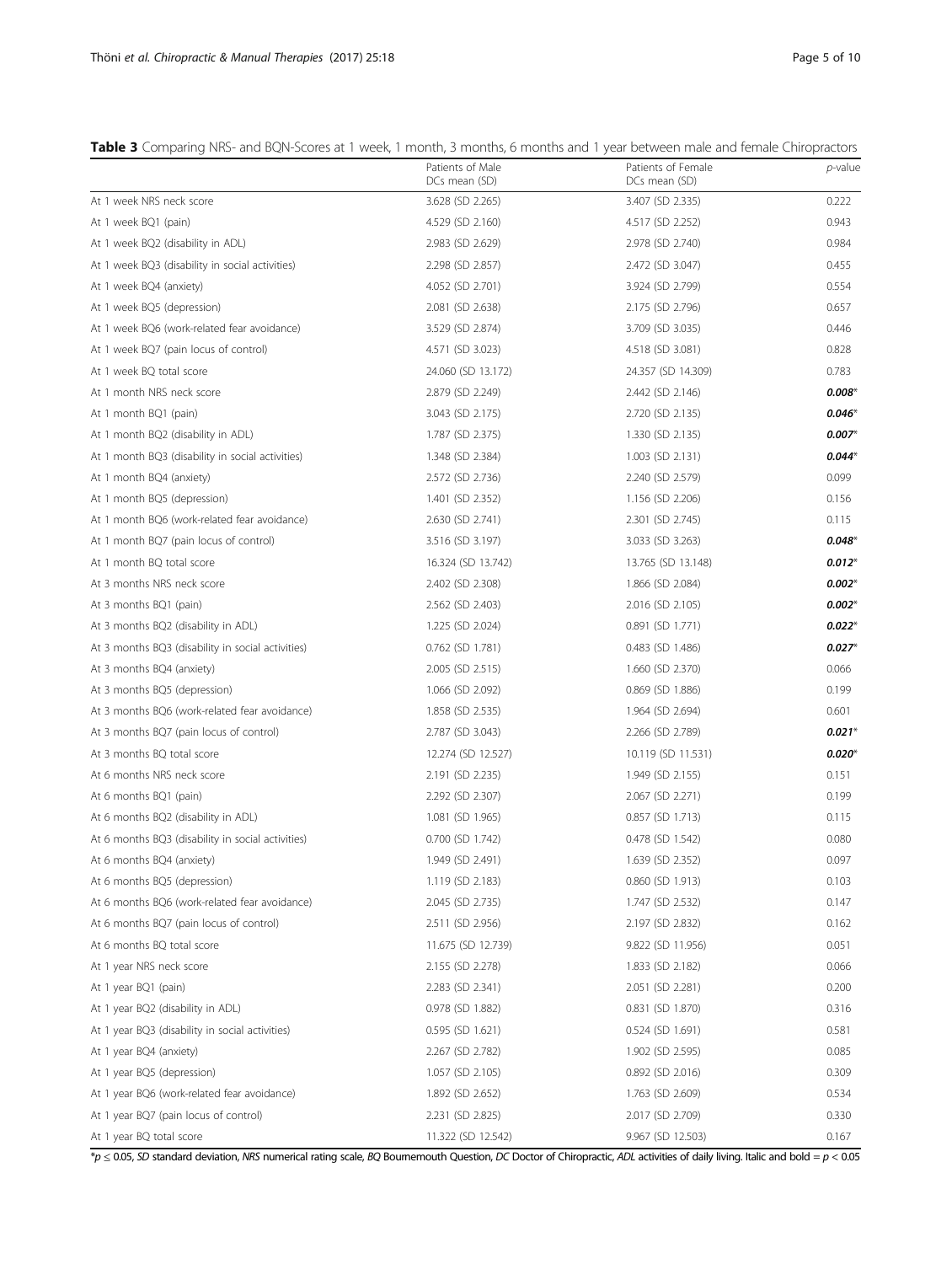The change scores were used to assess how much the BQN and NRS neck scores changed from baseline to the various outcome time points between the two groups. Only the change scores of the time points in which there was a significant difference between the two groups in the NRS and BQN scores above were assessed (1 month and 3 months). By 1 month after the start of treatment, no significant difference was found in the change scores between the two groups treated by male or female chiropractors, although the BQ6 evaluating the change in work-related fear avoidance was almost significant  $(p = 0.052)$  (Table 4). At 3 months, the change score for BQ1 (pain) was significantly higher within patients of female chiropractors, indicating a higher amount of neck pain reduction.

#### **Discussion**

As the purpose of this study was to compare treatment outcomes in Swiss neck pain patients treated by male versus female chiropractors, it was reassuring, both for patients and clinicians, to find that the neck pain patients treated by female chiropractors reported a significantly higher proportion of patients 'improved' only at the 1 month outcome time point compared to patients treated by their male colleagues. At the later data collection time points there were no significant differences in the percentage of patients reporting 'improvement' between male and female chiropractors, although the PGIC-result at 3 months was almost significant in favor of female chiropractors' patients. However, there was a significant difference in the proportion of patients reporting 'worsening' at the 3 month time point with patients treated by male chiropractors being 4 times more likely to report 'worsening' (i.e. 4.8% of patients) compared to patients treated by female chiropractors (i.e. 1.2% of patients). Both of these values are very low however compared to the proportion of 'improved' patients for both groups of clinicians.

The same supporting results were found in the BQand NRS neck data where patients of female chiropractors had better scores at 1 month and also at 3 months. Contributing to the significant difference in outcome of the NRS neck data at 1 and 3 months in favor of female chiropractors may be the fact that the NRS neck pain score was significantly higher in male chiropractors' patients at baseline and also continued to be significantly higher after 1 and 3 months of treatment. This suggests that the pain reduction within male and female chiropractor's patients over time was most likely similar considering that patients of male chiropractors presented with higher levels of pain. Indeed, the fact that the NRS change scores at 1 and 3 months did not show any significant differences between patients of male and female chiropractors supports this conclusion.

|  |  | Table 4 Comparing NRS- and BQ-change-scores from baseline to 1 and 3 months between male and female chiropractors |  |  |  |  |  |
|--|--|-------------------------------------------------------------------------------------------------------------------|--|--|--|--|--|
|--|--|-------------------------------------------------------------------------------------------------------------------|--|--|--|--|--|

|                                                            | Patients of male<br>DCs mean (SD) | Patients of female<br>DCs mean (SD) | p-value  |
|------------------------------------------------------------|-----------------------------------|-------------------------------------|----------|
| 1 month NRS neck change score                              | 3.079 (SD 2.936)                  | 3.077 (SD 2.636)                    | 0.993    |
| 1 month BQ1 change score (pain)                            | 2.593 (SD 2.867)                  | 2.898 (SD 2.699)                    | 0.147    |
| 1 month BQ2 change score (disability in ADL)               | 2.262 (SD 3.249)                  | 2.621 (SD 2.803)                    | 0.118    |
| 1 month BQ3 change score (disability in social activities) | 2.140 (SD 3.446)                  | 2.493 (SD 3.138)                    | 0.158    |
| 1 month BQ4 change score (anxiety)                         | 2.721 (SD 3.351)                  | 3.003 (SD 3.199)                    | 0.256    |
| 1 month BQ5 change score (depression)                      | 1.954 (SD 2.924)                  | 2.139 (SD 2.926)                    | 0.404    |
| 1 month BQ6 change score (work-related fear avoidance)     | 1.714 (SD 3.424)                  | 2.214 (SD 3.336)                    | 0.052    |
| 1 month BQ7 change score (pain locus of control)           | 1.536 (SD 3.878)                  | 1.893 (SD 4.061)                    | 0.237    |
| 1 month BQ total change score                              | 14.912 (SD 17.481)                | 17.277 (SD 16.445)                  | 0.065    |
| 3 month NRS neck change score                              | 3.519 (SD 2.982)                  | 3.614 (SD 2.787)                    | 0.667    |
| 3 month BQ1 change score (pain)                            | 3.102 (SD 3.094)                  | 3.564 (SD 2.712)                    | $0.040*$ |
| 3 month BQ2 change score (disability in ADL)               | 2.893 (SD 3.336)                  | 3.073 (SD 3.057)                    | 0.463    |
| 3 month BQ3 change score (disability in social activities) | 2.848 (SD 3.347)                  | 3.011 (SD 3.187)                    | 0.517    |
| 3 month BQ4 change score (anxiety)                         | 3.367 (SD 3.472)                  | 3.623 (SD 3.250)                    | 0.322    |
| 3 month BQ5 change score (depression)                      | 2.353 (SD 3.055)                  | 2.458 (SD 3.016)                    | 0.652    |
| 3 month BQ6 change score (work-related fear avoidance)     | 2.542 (SD 3.437)                  | 2.475 (SD 3.485)                    | 0.803    |
| 3 month BQ7 change score (pain locus of control)           | 2.290 (SD 3.894)                  | 2.673 (SD 3.840)                    | 0.201    |
| 3 month BQ total change score                              | 19.415 (SD 17.930)                | 20.945 (SD 16.829)                  | 0.252    |

 $*_p$   $\leq$  0.05, SD standard deviation, NRS numerical rating scale, BQ Bournemouth Question, DC Doctor of Chiropractic, ADL activities of daily living. Italic and bold = p < 0.05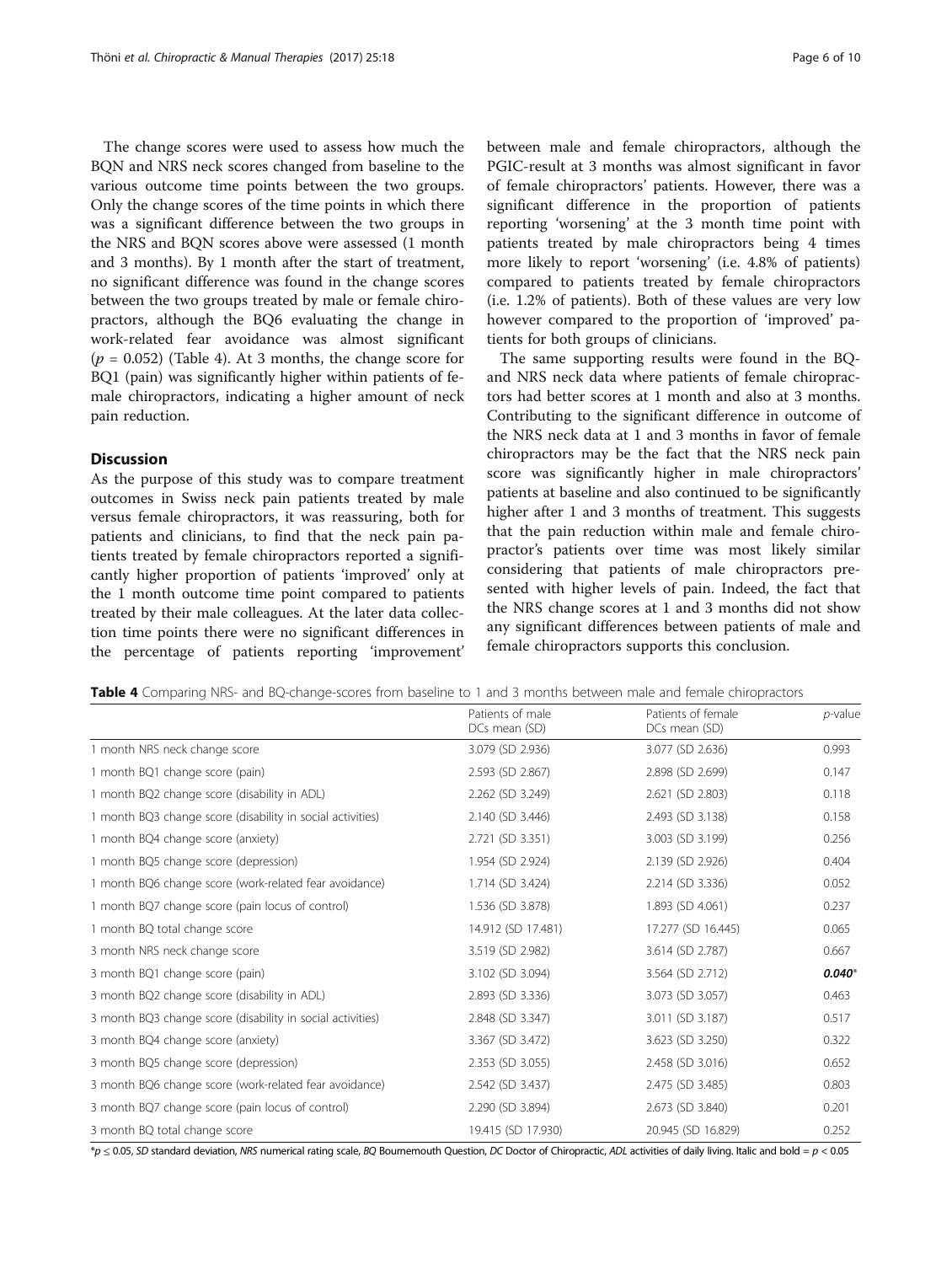As mentioned above, 4 subscales and the total score of the Bournemouth Questionnaire (pain, disability in ADL, disability in social activities, pain locus of control) also showed significantly lower scores in patients seen by female chiropractors compared to those seen by male chiropractors after 1 and 3 months. However, a look at the actual change scores of the BQ-data does not confirm significant differences between male and female chiropractors' patients over time. Although statistically significant differences were found for several of the outcome measures between the patients of male and female chiropractors, when looking at the actual numerical differences, it could be argued that they are not clinically relevant. Other than the BQ total scores, the actual numerical differences were less than 0.6 of an NRS point. With large sample sizes such as those in this study, it is not difficult to find statistically significant differences. However, authors and readers must be cautious about implying too much clinical relevance in such cases when there is less than a 1 point difference on the NRS scale.

It has been suggested that the change in pain over time may be more relevant to the patient and gives a better clinical picture than the pain level at a single point in time [[23](#page-8-0)]. This suggests that the change scores and the PGIC-results are more meaningful in this study than the BQ- and NRS actual neck results at the various time points. Therefore, the most important results are the significant 'improvement' after 1 month followed by the significant BQ1 change score after 3 months of treatment, both representing better findings within female chiropractors' patients. Nevertheless, all scores 6 months and 1 year after the start of treatment were similar in patients seen by male and female chiropractors.

Patient management not only consists of good manual treatments, but the communication style plays a conceivably important role as well. Doctor-patient communication may be an additional and important factor in order to get a good and satisfying result at the end of a treatment period. It has been shown that female physicians view doctor-patient communication in a more positive way, that they talk more often and longer to patients and that they set a higher value on psychosocial aspects, confidence and empathy when talking to patients [[24](#page-9-0), [25](#page-9-0)]. This may be a reason why female chiropractors achieved slightly better results in their neck pain patients after 1 month. But as the satisfaction was very high not only within female, but also within male chiropractors' patients at all other time points, good care seems to be provided by both genders.

The baseline data showed that consulting a chiropractor because of neck pain was more common in women than men (65% versus 35%). This result is supported by other studies which report that in general predominantly women suffer from neck pain [[10, 23,](#page-8-0) [25, 26](#page-9-0)]. The fact

that women tend to have smaller and weaker neck muscles compared to men, but not a comparatively smaller or lighter head is a plausible explanation for a higher amount of vulnerability of female necks and therefore neck pain found in the literature [\[27](#page-9-0)].

Additionally, a strong relationship between patient sex and chiropractor sex was revealed in this study. Although more females than males suffered from neck pain, female chiropractors still had a significantly higher percentage of female patients than male chiropractors. Previous studies already investigated if there is a correlation between patient and doctor sex and discovered a "gender concordance preference" in females [[28](#page-9-0)–[31](#page-9-0)]. One reason why women often tend to consult a female rather than a male physician is the opinion that doctors of the same gender are more empathic and easier to talk to. This makes the patient feel more comfortable and at ease during the case history and especially during the examination [\[28](#page-9-0)]. Particularly for health professions dealing with more intimate and psychosocial health problems, "gender concordance preference" seems to play a major role [\[32](#page-9-0)]. As chiropractic is a profession with a lot of physical contact, it is very likely that some women prefer female chiropractors for the abovementioned reasons.

Some studies have indicated that not only in general but also with neck pain, women report significantly higher pain and disability levels than men [[25, 27](#page-9-0), [33](#page-9-0)]. On the other hand, a study by Peterson et al. showed no difference in pain levels between male and female neck pain sufferers [[23\]](#page-8-0) and in this current study the male patients presented with higher levels of pain. As there is little and inconclusive information about pain level differences in neck pain patients depending on their sex, it is not possible to identify if this has an effect on the outcome of this study.

Interestingly, the results showed that female chiropractors had significantly more patients diagnosed with radiculopathy. However, their outcomes were better in the short term. One low back pain study showed that chiropractic patients with low back pain and additional leg pain improved less than patients without leg pain [\[34](#page-9-0)], while other studies did not support this result [\[35](#page-9-0), [36](#page-9-0)]. Additionally, Swiss neck pain patients with arm pain undergoing chiropractic treatment have been shown to improve as much as patients without arm pain [\[16](#page-8-0)]. This suggests that the significant difference in radiculopathy between patients of male and female chiropractors in this present study did not have an influence on the better outcomes of female chiropractors' patients in the short term.

Whether or not neck pain is of a long or short duration has been shown to have an impact on the treatment outcome. While patients suffering from acute neck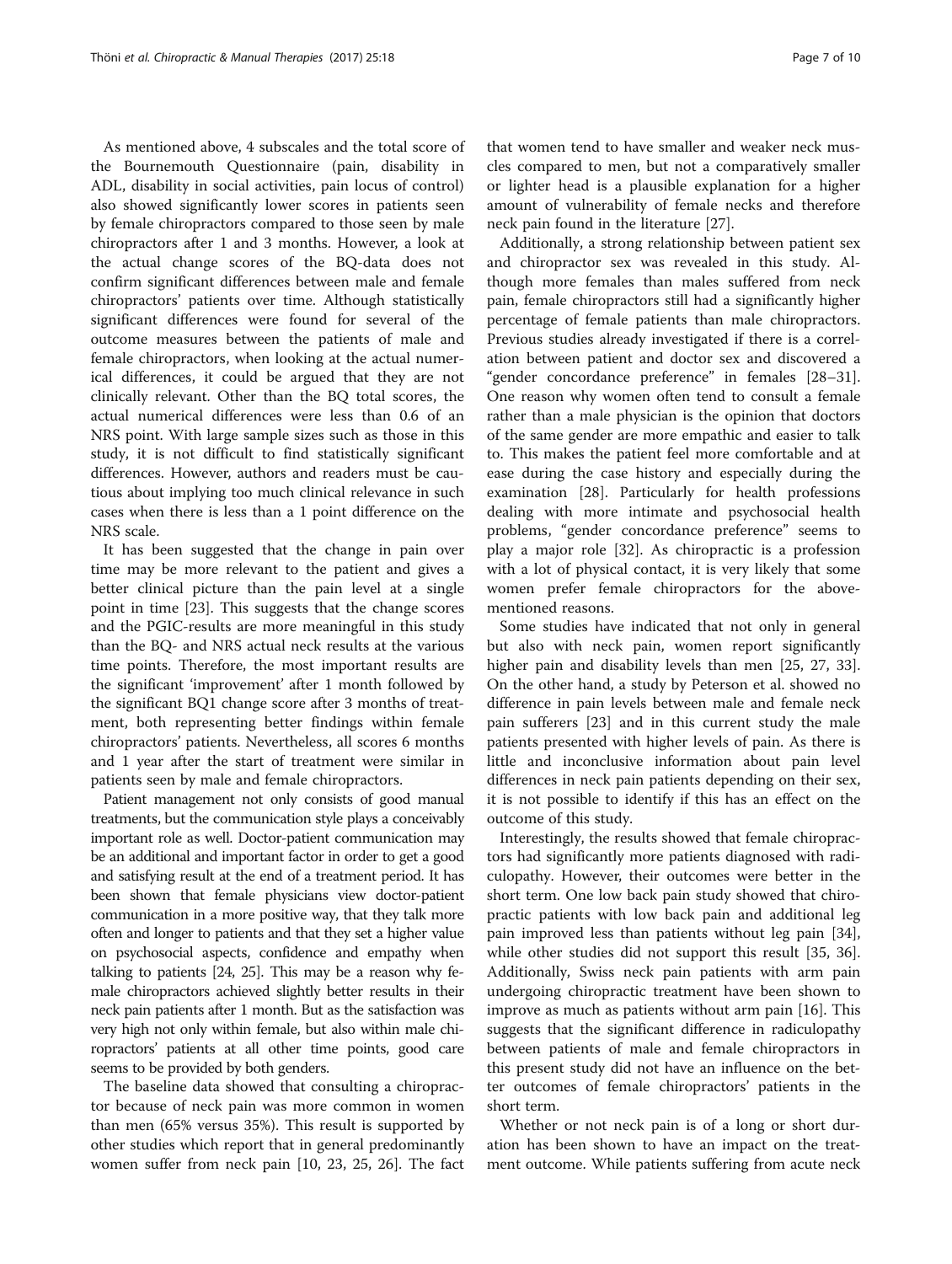pain present with higher pain and disability levels, they improve faster and in a higher proportion than chronic neck pain sufferers, although many chronic neck pain patients improve as well [[14](#page-8-0), [16\]](#page-8-0). Thus a shorter duration of neck pain at baseline has been shown to result in a more favorable outcome [[14\]](#page-8-0). This has also been found in cervical disc herniation patients undergoing chiropractic treatment in Switzerland [[37\]](#page-9-0). However, the significance shown in the chronicity categories of this present study did not seem to have an impact on the outcome as the proportion of acute and chronic patients was the same for male and female chiropractors. Although the results showed a significant difference in the distribution of the acute, subacute and chronic patients between patients seen by male and female chiropractors, this significance is of minor importance as it only involved the two subacute classifications which had the least number of patients overall.

Pain medication use in this present study was more common in patients of female chiropractors at baseline. This is explained by the findings that female chiropractors are visited more commonly by female rather than male neck pain sufferers. As stated by several studies, women use significantly more prescription and non-prescription analgesics than men [\[38](#page-9-0)–[40](#page-9-0)]. This may also have contributed to the differences in baseline pain levels reported in this current study where the male patients reported higher pain scores. Because of the correlation between women and use of analgesics reported in the mentioned studies it can be suggested that the higher percentage of female patients in female chiropractors' practices is the reason why female chiropractors have more patients using analgesics. To date there are no studies investigating if the additional use of analgesics leads to a better outcome in chiropractic patients than chiropractic treatment alone. Thus it cannot be clarified if the higher amount of analgesics use in female chiropractors' patients influences the outcome positively.

It is possible that the age of patients has an influence on the outcome with older patients improving less than younger patients. Female chiropractors have significantly younger patients than male chiropractors and it is possible that this would be related to the better outcome in patients of female chiropractors. However, the actual numeric age difference between patients seen by male and female chiropractors is small as the large sample size in this study may have made this significant. Thus, the age difference in this study also should not impact the outcome relevantly.

It was interesting to observe that there was a higher response rate from female chiropractors compared to males contributing patients to this study. This is likely due to the fact that female Swiss chiropractors are more likely to work part time compared to their male colleagues

[[1\]](#page-8-0). No information is available comparing characteristics between chiropractors who contributed patients to this study and those who did not.

## Limitations

As this study was not a randomized controlled trial but a prospective cohort study, no control or comparison group was included. Therefore, whether the improvement that occurred in both study groups is mainly a result of the chiropractic treatment or only a consequence of the natural history of healing cannot be verified. Chiropractors from all parts of Switzerland contributed patients to this study. These patients chose their own chiropractor so randomization was not possible in this setting. Therefore, it is likely that inequalities between the two study groups additionally influenced the results. By analyzing the unbalanced baseline data and their possible impact on the results in the discussion section, possible additional sources of influence were identified, but some may have remained undetected.

In this study, data collection at baseline was conducted with a paper questionnaire and the follow-up data was collected by telephone interviews. It has been shown that using telephone interviews for data collection has a slight positive effect on the results, as patients tend to report better scores when answering the questions by telephone than in a written form [[41](#page-9-0)–[43](#page-9-0)]. By using research assistants for the telephone interviews who were unknown to patients and chiropractic practices, an attempt was made to minimize this effect. Furthermore, anonymity was ensured.

As there was no standardization of the treatment method desired in this study and as the chiropractors did not have to describe their treatment procedures, it is unknown which treatment method was used by how many chiropractors and if one procedure achieved better results than others. Whether male and female chiropractors in this study used the same or different treatment methods could therefore also not be determined. Nevertheless, from the results of the Swiss Job Analysis 2009 it can be assumed that the vast majority of the patients in this study were treated with at least the diversified technique [\[1\]](#page-8-0).

The participating chiropractors contributed different numbers of patients to this study, as the number of patients was not determined. Therefore, chiropractors contributing numerous patients to this study did have a higher impact on the overall outcome than chiropractors contributing only few patients to this study. Additionally, the number and frequency of treatments was not determined. This decision was left to the chiropractor, as the purpose of this study was to evaluate outcomes as they would be found routinely in chiropractic practice.

Thirty percent of chiropractors (78 of 260) in Switzerland contributed patients to this present study. Whether or not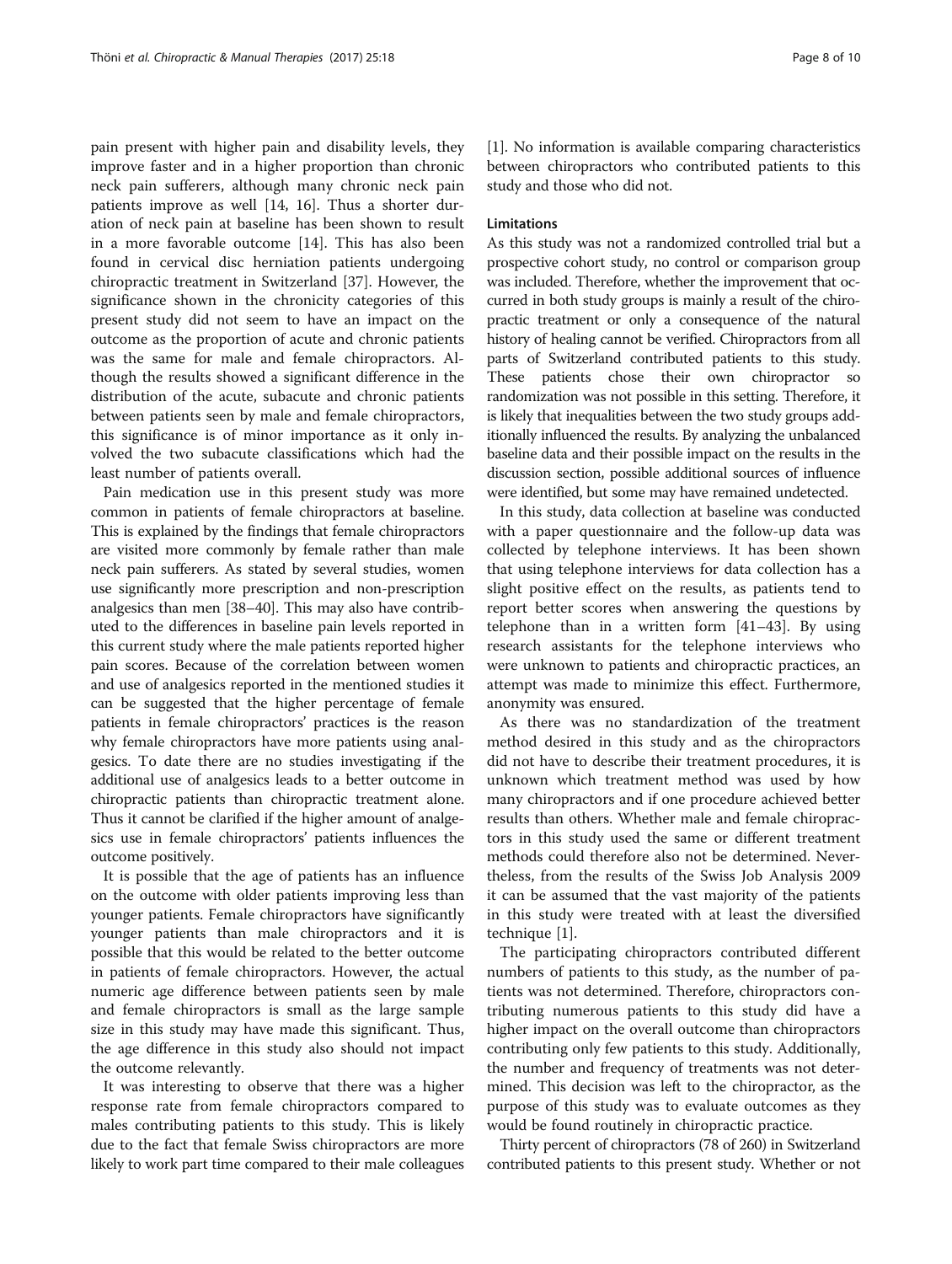<span id="page-8-0"></span>these 30% truly represented the average of Swiss chiropractors remains unknown.

# Conclusions

The results showed that the sex of the chiropractor was only linked to the treatment outcomes of these chiropractic neck pain patients at the 1 month time point. Additionally, although the BQ neck pain change score at 3 months also favored the female chiropractors, the sample size was very large in this study and the actual numerical differences were comparatively small, though statistically significant. Therefore these neck pain change scores at 3 months are not likely to be clinically relevant. Nevertheless, this study has shown that with their treatment of neck pain patients, female chiropractors achieve at least equally satisfying results as their male colleagues. This suggests that the quality of the chiropractic treatment of neck pain patients in Switzerland will not change in the future despite a prospective sex shift in the chiropractic profession.

#### Abbreviations

ADL: Activities of daily living; BQ: Bournemouth Questionnaire; BQ1: Bournemouth Question 1; BQN: Bournemouth Questionnaire for Neck Pain; DC: Doctor of Chiropractic; NDI: Neck Disability Index; NPAD Scale: Neck Pain and Disability Scale; NRS: Numerical pain rating scale; PGIC Scale: Patient's Global Impression of Change Scale

#### Acknowledgements

Not applicable.

#### Funding

The European Academy for Chiropractic, the Unisciencia foundation and the Balgrist Hospital Stiftung provided funding for this study.

#### Availability of data and materials

The SPSS data set is available through the Chiropractic Medicine Department, Orthopaedic University Hospital, University of Zürich, Switzerland.

#### Authors' contributions

JT: Literature search, data analysis and interpretation of data, drafting and revising the manuscript. CP: Ethics approval submission, data entry, data interpretation, revising the manuscript, final approval of the manuscript. BKH: Concept and design of the study, manuscript review and final approval.

#### Ethics approval and consent to participate

Ethics approval for this study was obtained from the Canton of Zürich Switzerland ethics committee (EK-19/2009) and written informed consent was obtained from all patients.

#### Consent for publication

Not applicable.

#### Competing interests

The authors declare that they have no competing interests.

#### Publisher's note

Springer Nature remains neutral with regard to jurisdictional claims in published maps and institutional affiliations.

Received: 21 March 2017 Accepted: 12 July 2017 Published online: 17 July 2017

#### References

- 1. Humphreys BK, Peterson CK, Muehlemann D, Haueter P. Are Swiss chiropractors different than other chiropractors? Results of the job analysis survey 2009. J Manip Physiol Ther. 2010;33:519–35.
- 2. Christensen MG, Kollasch MW, Ward R, et al. Job analysis of chiropractic 2005: a project report, survey analysis, and summars of the practice of chiropractic within the United states. National Board of Chiropractic Examiners: Greeley (Colo; 2005.
- 3. [http://www.nightingale-collaboration.org/images/Consulting\\_the\\_Profession\\_](http://www.nightingale-collaboration.org/images/Consulting_the_Profession_A_Survey_of_UK_Chiropractors_2004.pdf) [A\\_Survey\\_of\\_UK\\_Chiropractors\\_2004.pdf](http://www.nightingale-collaboration.org/images/Consulting_the_Profession_A_Survey_of_UK_Chiropractors_2004.pdf).
- 4. Pollentier A, Langworthy J. The scope of chiropractic proactice: a survey of chiropractors in the UK. Clin Chiropr. 2007;10:147–55.
- 5. Weaver AC, Wetterneck TB, Whelan CT, Hinami K. A matter of priorities? Exploring the persistent gender pay gap in hospital medicine. J Hosp Med. 2015;10:486–90.
- 6. Tandjung R, Senn O, Marty F, Krauss L, Rosemann T, Badertscher N. Career after successful medical board examination in general practice–a cross-sectional survey. Swiss Med Wkly. 2013;143:w13839.
- 7. McMurray JE, Linzer M, Konrad TR, Douglas J, Shugerman R, Nelson K. The work lives of women physicians: results from the physician work life study. J Gen Intern Med. 2000;15:372–80.
- 8. Buddeberg-Fischer B, Stamm M, Buddeberg C, Bauer G, Hämmig O, Knecht M, et al. The impact of gender and parenthood on physicians' careers professional and personal situation seven years after graduation. BMC Health Serv Res. 2010;10:40.
- 9. Bovim G, Schrader H, Sand T. Neck pain in the general population. Spine. 1994;19:1307–9.
- 10. Fejer R, Kyvik KO, Hartvigsen J. The prevalence of neck pain in the world population: a systematic critical review of the literature. Eur Spine J. 2006;15:834–48.
- 11. Ailliet L, Rubinstein SM, de Vet HC. Characteristics of chiropractors and their patients in Belgium. J Manip Physiol Ther. 2010;33:618–25.
- 12. Hartvigsen J, Sorensen LP, Graesborg K, Grunnet-Nilsson N. Chiropractic patients in Denmark: a short description of basic characteristics. J Manip Physiol Ther. 2002;25:162–7.
- 13. Rubinstein S, Pfeifle CE, van Tulder MW, Assendelft WJ. Chiropractic patients in the Netherlands: a descriptive study. J Manip Physiol Ther. 2000;23:557–63.
- 14. Rubinstein SM, Knol DL, Leboeuf-Yde C, de Koekkoek TE, Pfeifle CE, van Tulder MW. Predictors of a favorable outcome in patients treated by chiropractors for neck pain. Spine. 2008;33:1451–8.
- 15. Thiel HW, Bolton JE. Predictors for immediate and global responses to chiropractic manipulation of the cervical spine. J Manip Physiol Ther. 2008;31:172–83.
- 16. Peterson C, Bolton J, Humphreys BK. Predictors of outcome in neck pain patients undergoing chiropractic care: comparison of acute and chronic patients. Chiropr Man Therap. 2012;20:27.
- 17. Soklic M, Peterson C, Humphreys BK. Translation and validation of the German version of the Bournemouth questionnaire for neck pain. Chiropr Man Therap. 2012;20:2.
- 18. Bolton JE, Breen AC. The Bournemouth questionnaire: a short-form comprehensive outcome measure. I. Psychometric properties in back pain patients. J Manip Physiol Ther. 1999;22:503–10.
- 19. Bolton JE, Humphreys BK. The Bournemouth questionnaire: a short-form comprehensive outcome measure. II. Psychometric properties in neck pain patients. J Manip Physiol Ther. 2002;25:141–8.
- 20. Bolton JE. Sensitivity and specificity of outcome measures in patients with neck pain: detecting clinically significant improvement. Spine. 2004;29:2410–7.
- 21. Newell D, Bolton JE. Responsiveness of the Bournemouth questionnaire in determining minimal clinically important change in subgroups of low back pain patients. Spine. 2010;35:1801–6.
- 22. Humphreys BK, Peterson C. Comparison of outcomes in neck pain patients with and without dizziness undergoing chiropractic treatment: a prospective cohort study with 6 month follow-up. Chiropr Man Therap. 2013;21:3.
- 23. Peterson CK, Humphreys BK, Hodler J, Pfirrmann CW. Gender differences in pain levels before and after treatment: a prospective outcomes study on 3,900 Swiss patients with musculoskeletal complaints. BMC Musculoskelet Disord. 2012;13:241.